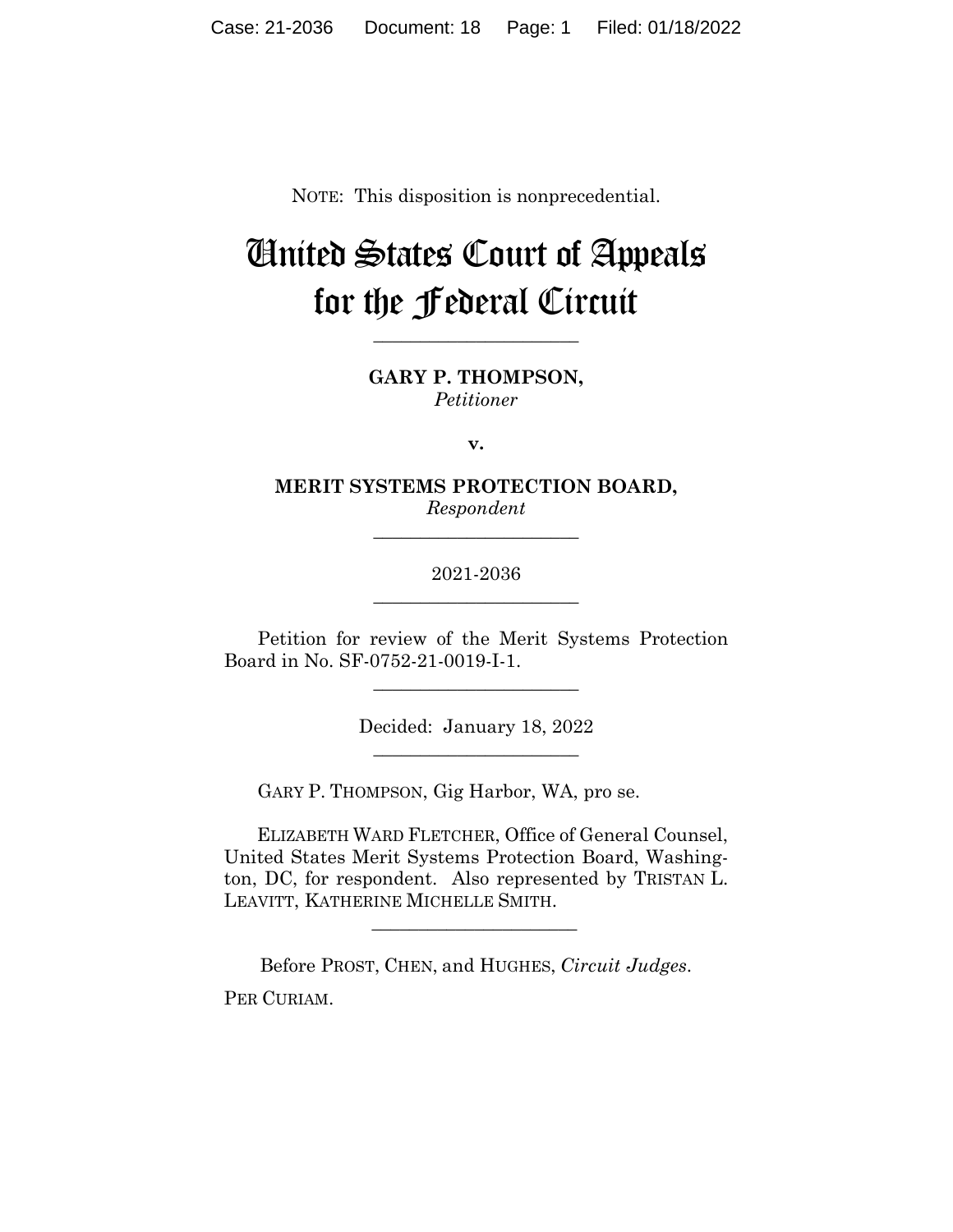2 THOMPSON v. MSPB

Gary Paul Thompson appeals a decision of the Merit Systems Protection Board dismissing his case for lack of jurisdiction. We affirm.

I

Mr. Thompson worked for the Department of the Navy as a Sheet Metal Work Leader. He applied for disability retirement with the Office of Personnel Management, which approved his application on August 27, 2018. OPM awarded Mr. Thompson a 60% disability computation that is only available to applicants aged 62 or under, even though Mr. Thompson was 69 years old at the time of his application. OPM started sending payments to Mr. Thompson in September 2018. Mr. Thompson, seemingly aware of this mistake, called OPM several times in the first week of September 2018 to verify he could accept the payments. OPM assured Mr. Thompson that there would be no problems and told him to "relax and enjoy retirement." S.A. 2.1

On February 19, 2019, OPM notified Mr. Thompson that the payments he had received were erroneous and that OPM had overpaid him \$5,432.48. Mr. Thompson first filed a claim against OPM in *Gary P. Thompson v. OPM*, No. SF-0845-19-0702-I-1 (M.S.P.B. July 20, 2019), challenging OPM's assessment of an overpayment. Mr. Thompson and OPM subsequently settled, terminating the appeal. S.A. 22–23.

Mr. Thompson then filed a claim against his employing agency, the Navy, on October 8, 2020, alleging that his disability retirement was involuntary because OPM had misrepresented his retirement benefits. In response, the Navy pointed out that Mr. Thompson "placed responsibility for his involuntary retirement on misinformation, not from his employing agency, [the Navy,] but from the OPM." S.A. 9.

<sup>&</sup>lt;sup>1</sup> S.A. refers to the supplemental appendix attached to the Respondent's brief.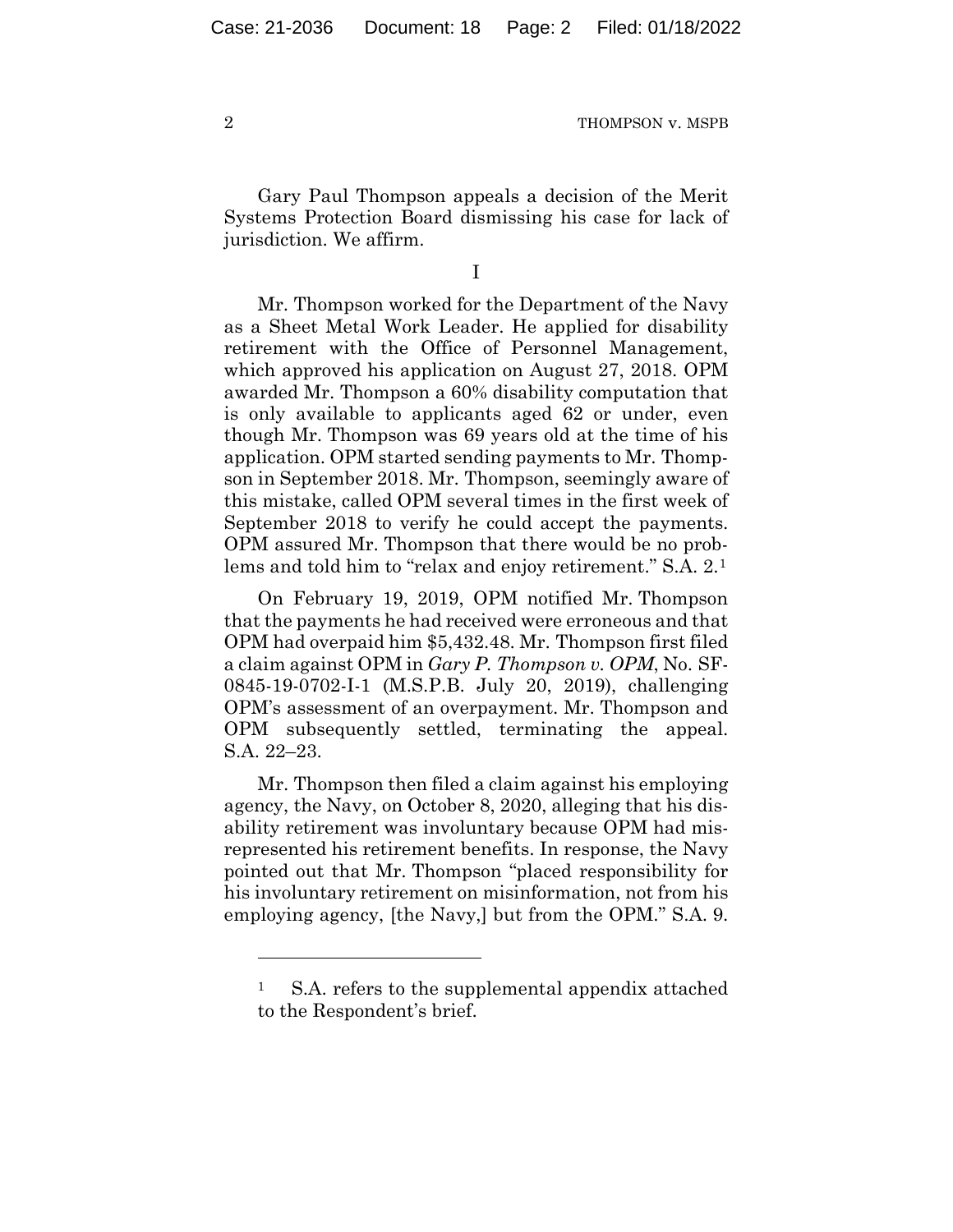#### THOMPSON v. MSPB 3

The Board dismissed Mr. Thompson's appeal, determining that the record was devoid of any evidence that the retirement was the product of (1) misinformation or deception by the Navy or (2) coercion by the Navy. S.A. 9–10 (citing *Terban v. Dep't of Energy*, 216 F.3d 1021, 1024 (Fed. Cir. 2000)). The Board concluded that "without a nonfrivolous allegation that a Navy agency official gave [Mr. Thompson] misinformation, [Mr. Thompson] cannot . . . show that his retirement was involuntary." S.A. 10.

Mr. Thompson appeals. We have jurisdiction under 5 U.S.C. § 7703(b)(1)(A) and 28 U.S.C. § 1295(a)(9).

#### II

We set aside a Board decision only if it is "(1) arbitrary, capricious, an abuse of discretion, or otherwise not in accordance with law; (2) obtained without procedures required by law, rule, or regulation having been followed; or (3) unsupported by substantial evidence." 5 U.S.C. § 7703(c). We review de novo the Board's conclusion that it lacks jurisdiction. *Bryant v. MSPB*, 878 F.3d 1320, 1325 (Fed. Cir. 2017).

#### III

While the Board has jurisdiction over involuntary removals, 5 U.S.C. §§ 7512(1), 7513(d), an employee's decision to retire is "presumed voluntary" unless the employee "comes forward with sufficient evidence to establish that the . . . [retirement] was involuntarily extracted." *Rosario-Fabregas v. MSPB*, 833 F.3d 1342, 1346 (Fed. Cir. 2016) (alteration in original) (quoting *Garcia v. Dep't of Homeland Sec.*, 437 F.3d 1322, 1329 (Fed. Cir. 2006) (en banc)). To establish that retirement was involuntary, the employee must show that the retirement "was the product of (1) misinformation or deception by the agency or (2) coercion by the agency." *Id.*

Mr. Thompson has not produced evidence that the Navy misinformed, deceived, or coerced Mr. Thompson into